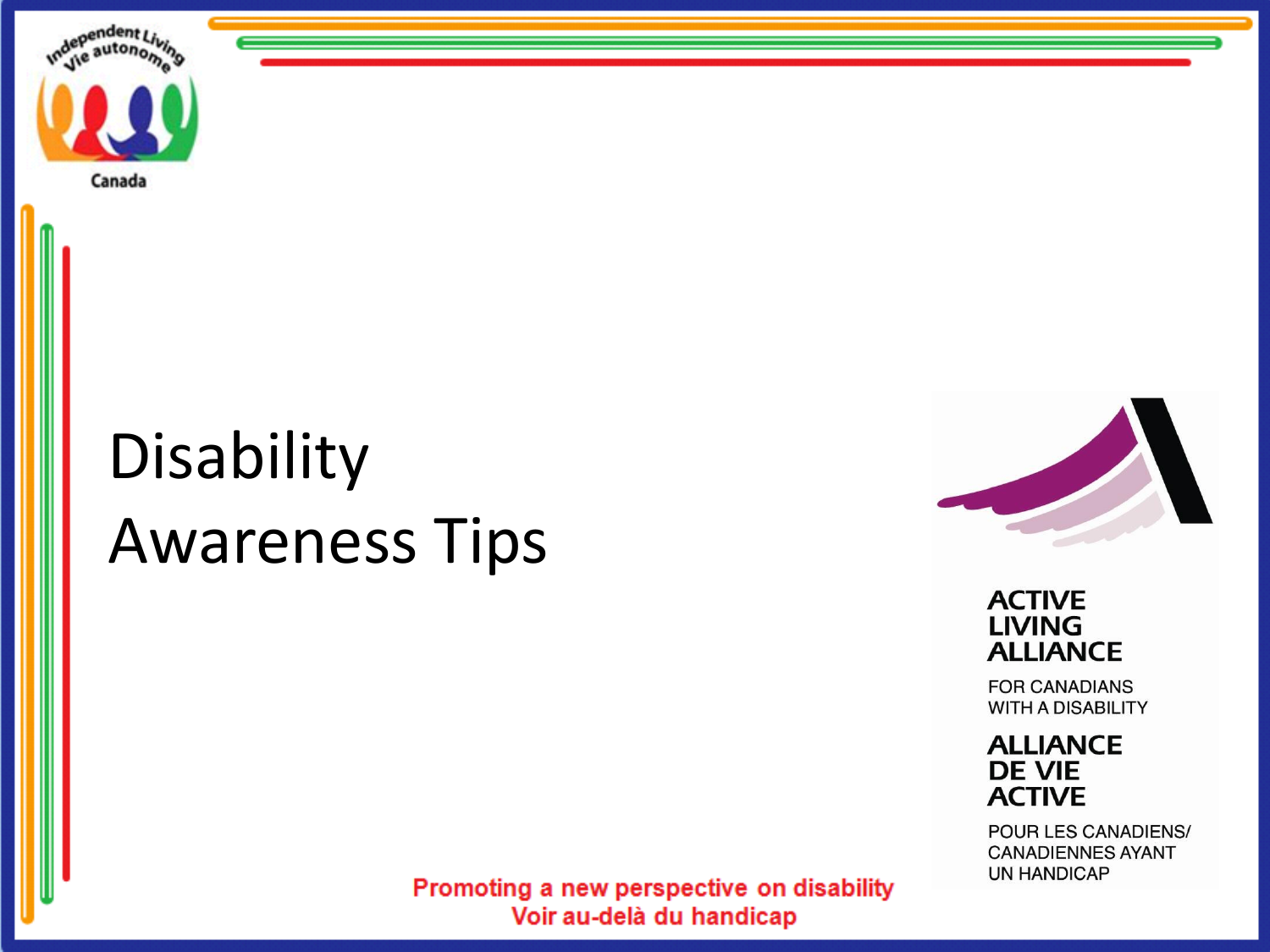

**Overview** 

# **Disability Awareness Tips**

This presentation will help to educate those looking to hone their communication skills with regards to persons with disabilities.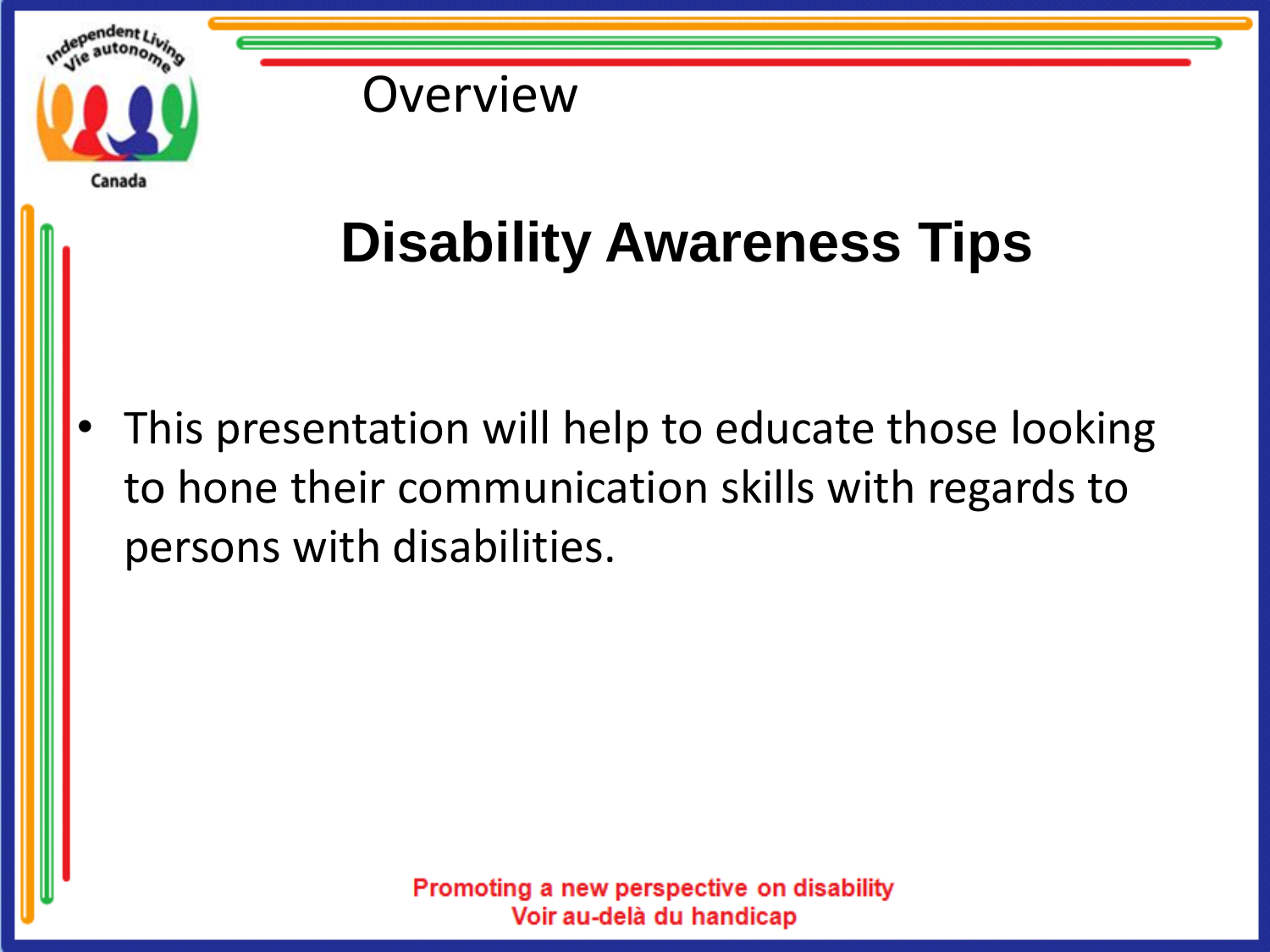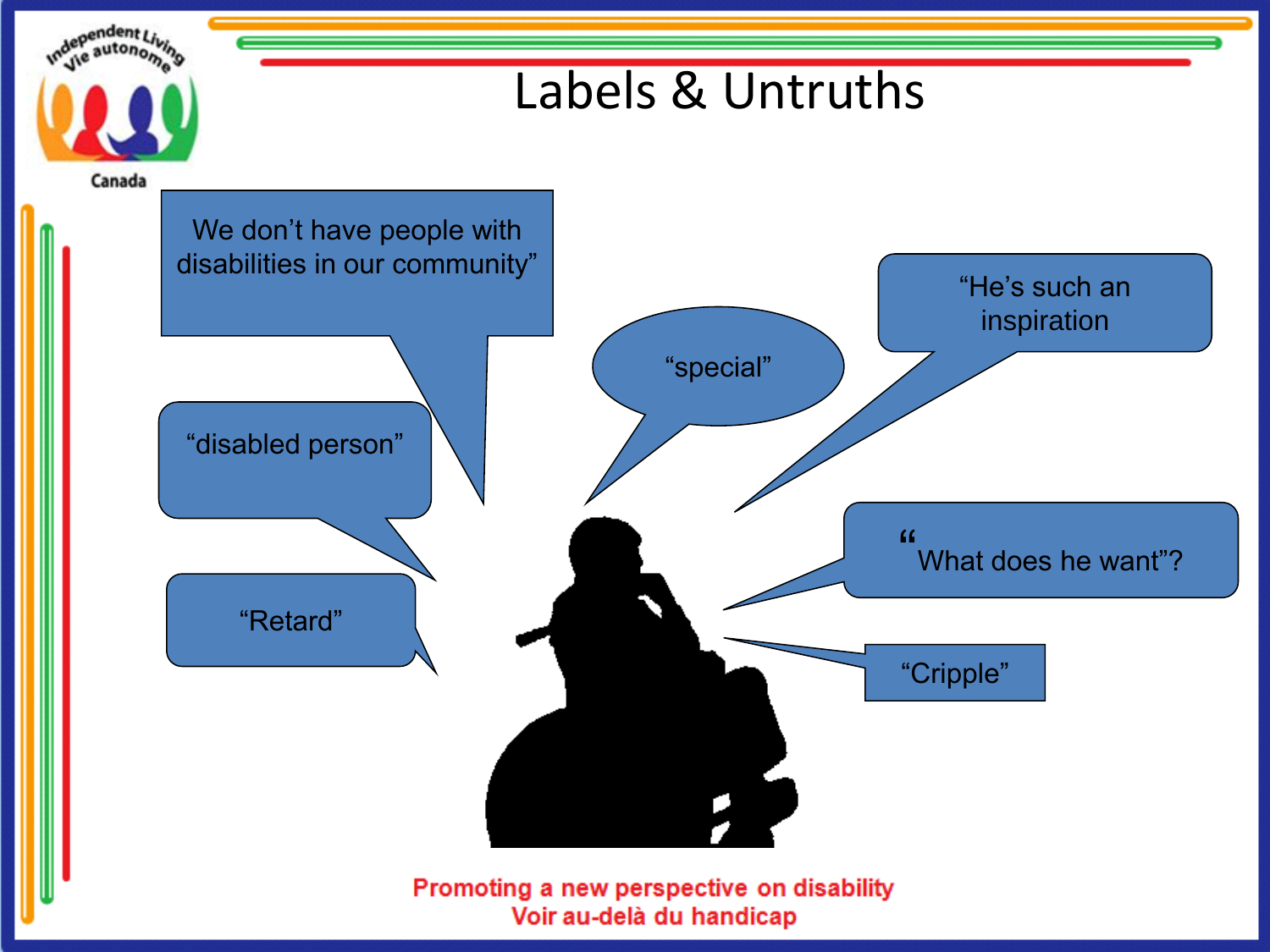

#### Assumptions We Wear

#### Fears, language and assumptions need to be considered when supporting people with disabilities



doesn't mean they have another.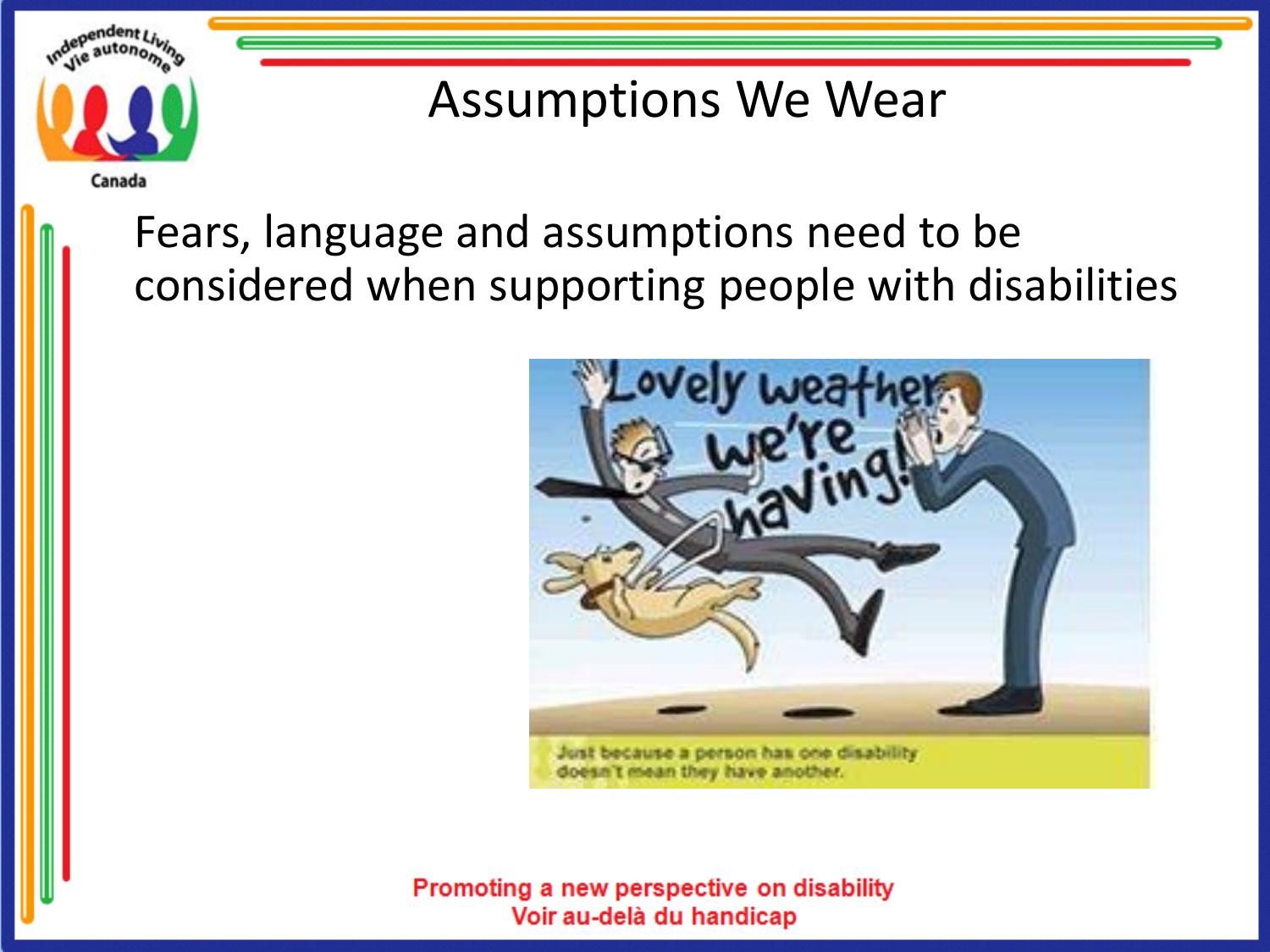

## Disability Etiquette

- Always put the person before the disability!
- It is important to say...
- "he/she uses a wheel chair" not "confined to a wheelchair"
- "a person who has epilepsy" not "an epileptic".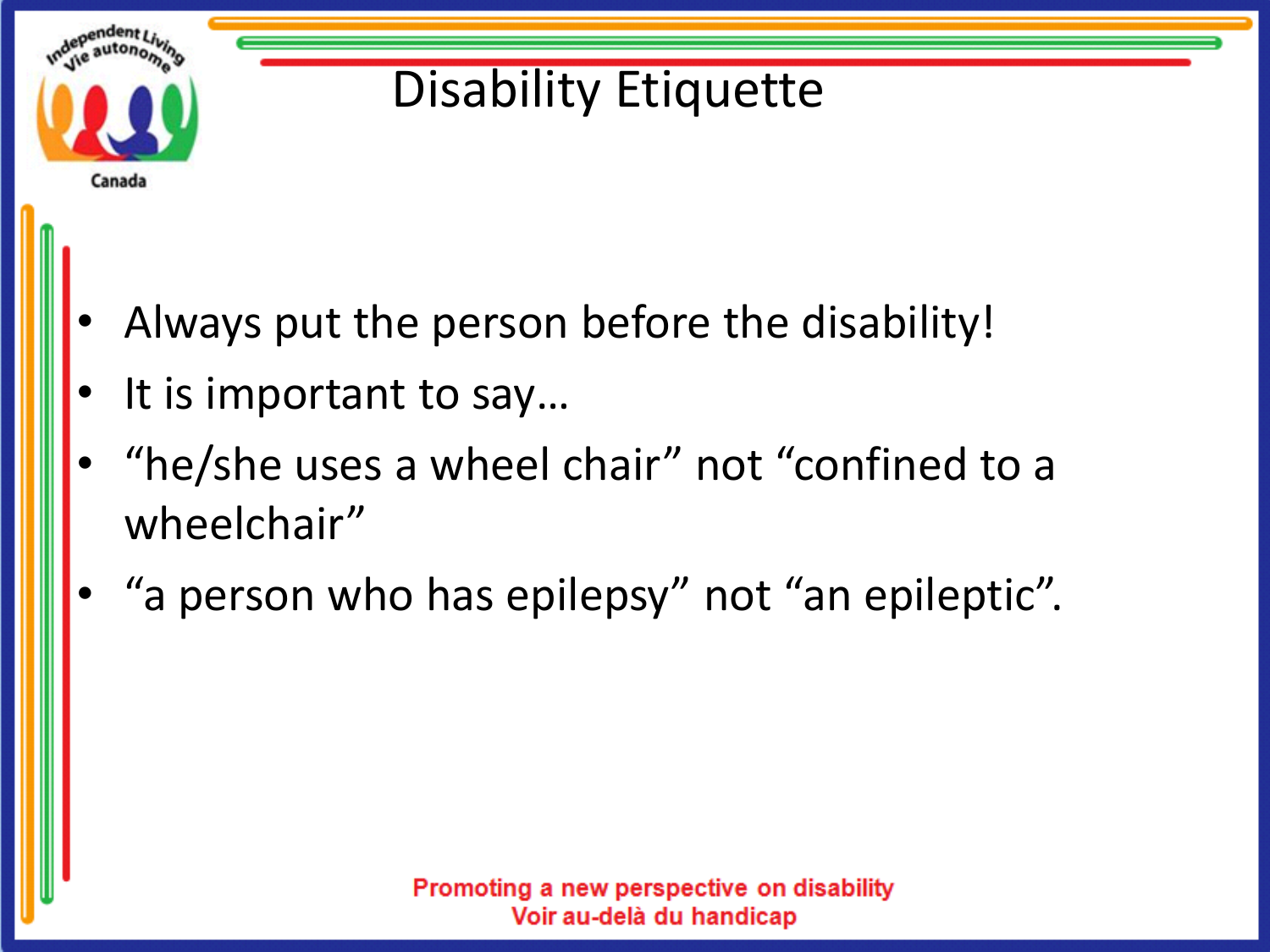

## Disability Etiquette

2. Use the term "person with a disability".

"Disability" means that an individual is limited in one's ability to do an activity. "Handicap" is a barrier that limits a person's opportunity to participate in society.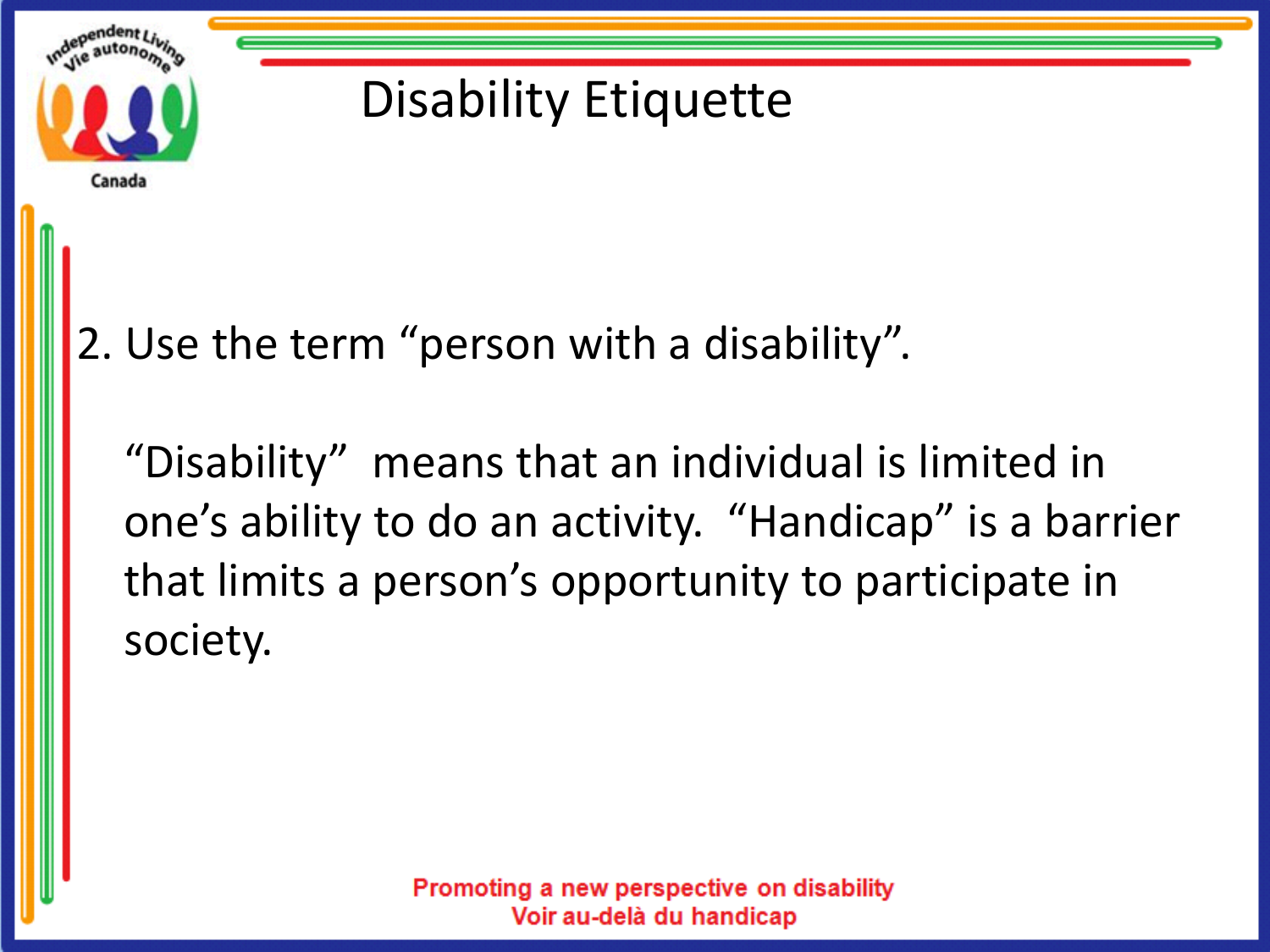

#### Disability Etiquette

3. Offer people with disabilities the same choices as you would anyone else. People with visible and invisible disabilities have the right to fully participate in the community.

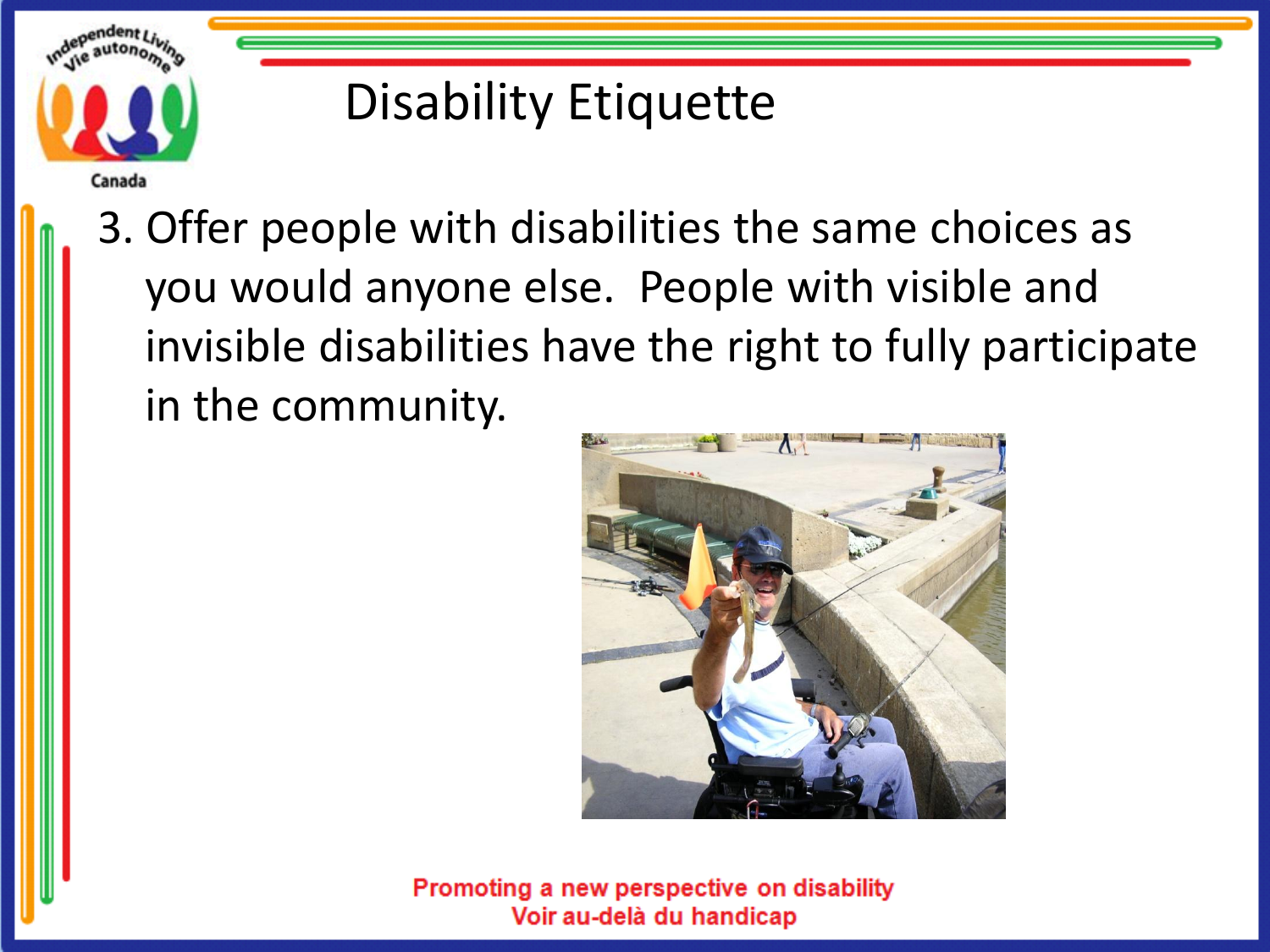

#### 4. All people are unique. Individuals all have unique things they can and cannot do.

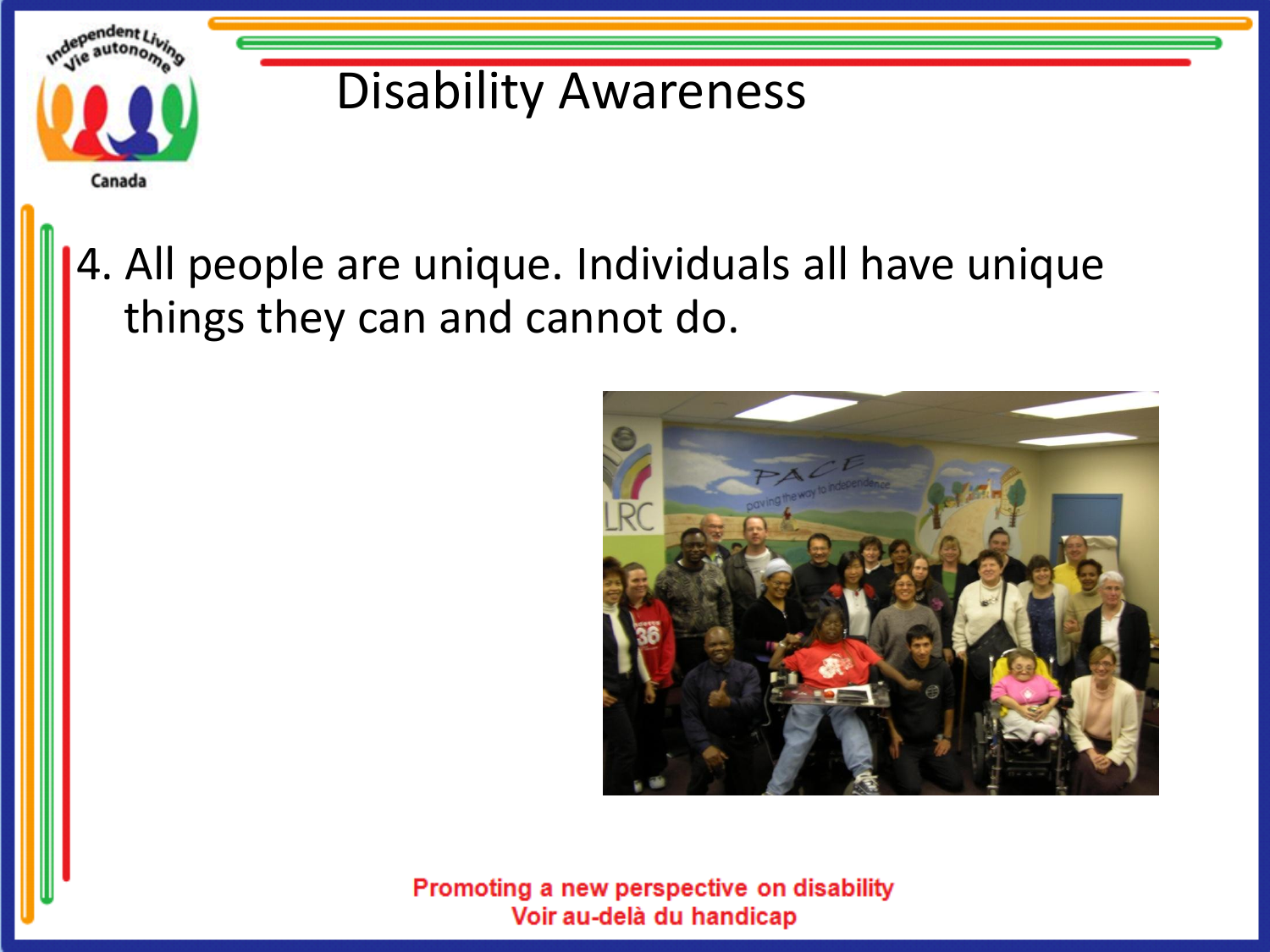

5. Offer assistance when it appears to be required, but do not insist on helping if the individual refuses your offer.

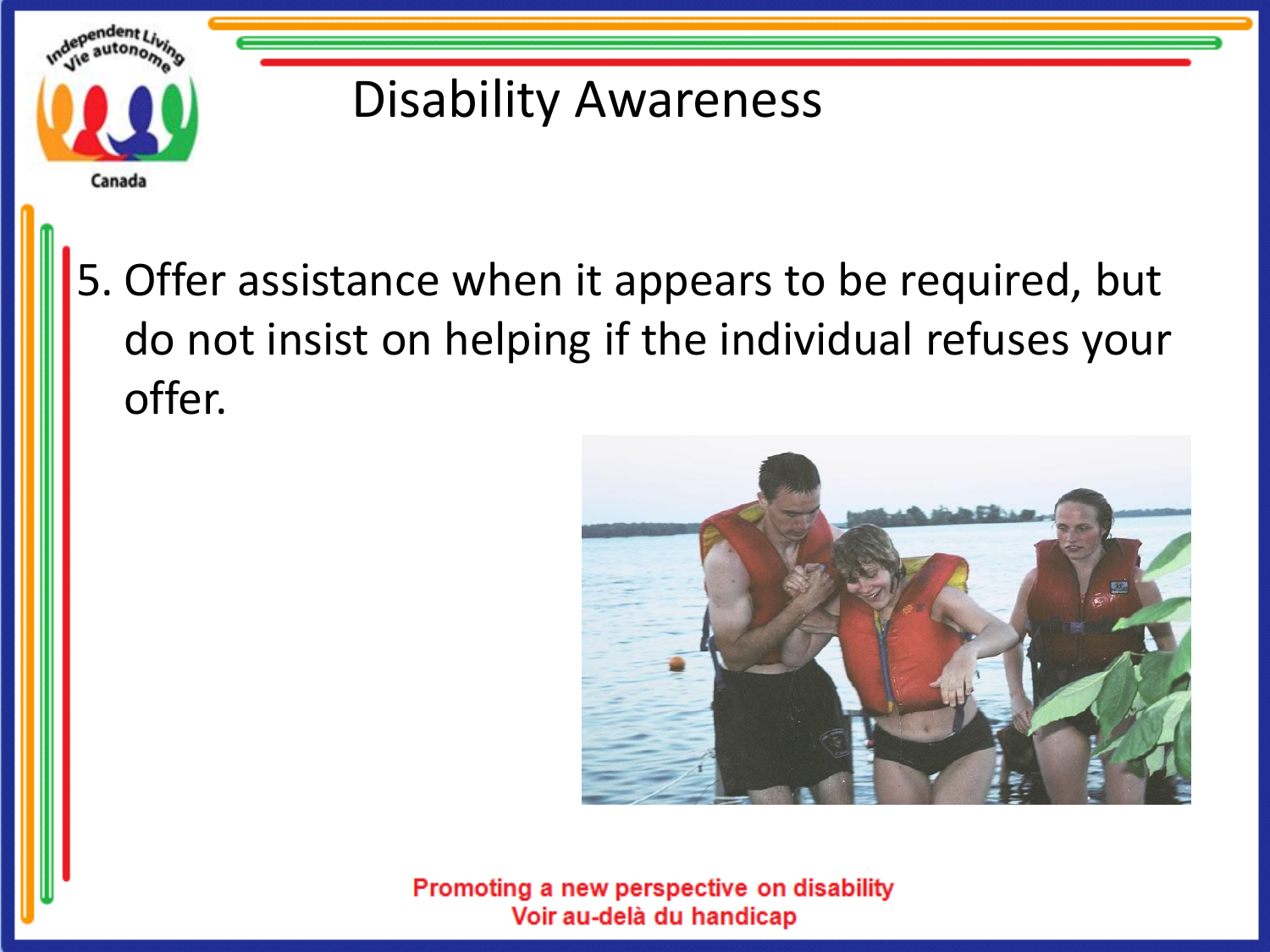

### 6. Consider barriers that make it difficult for people to participate.

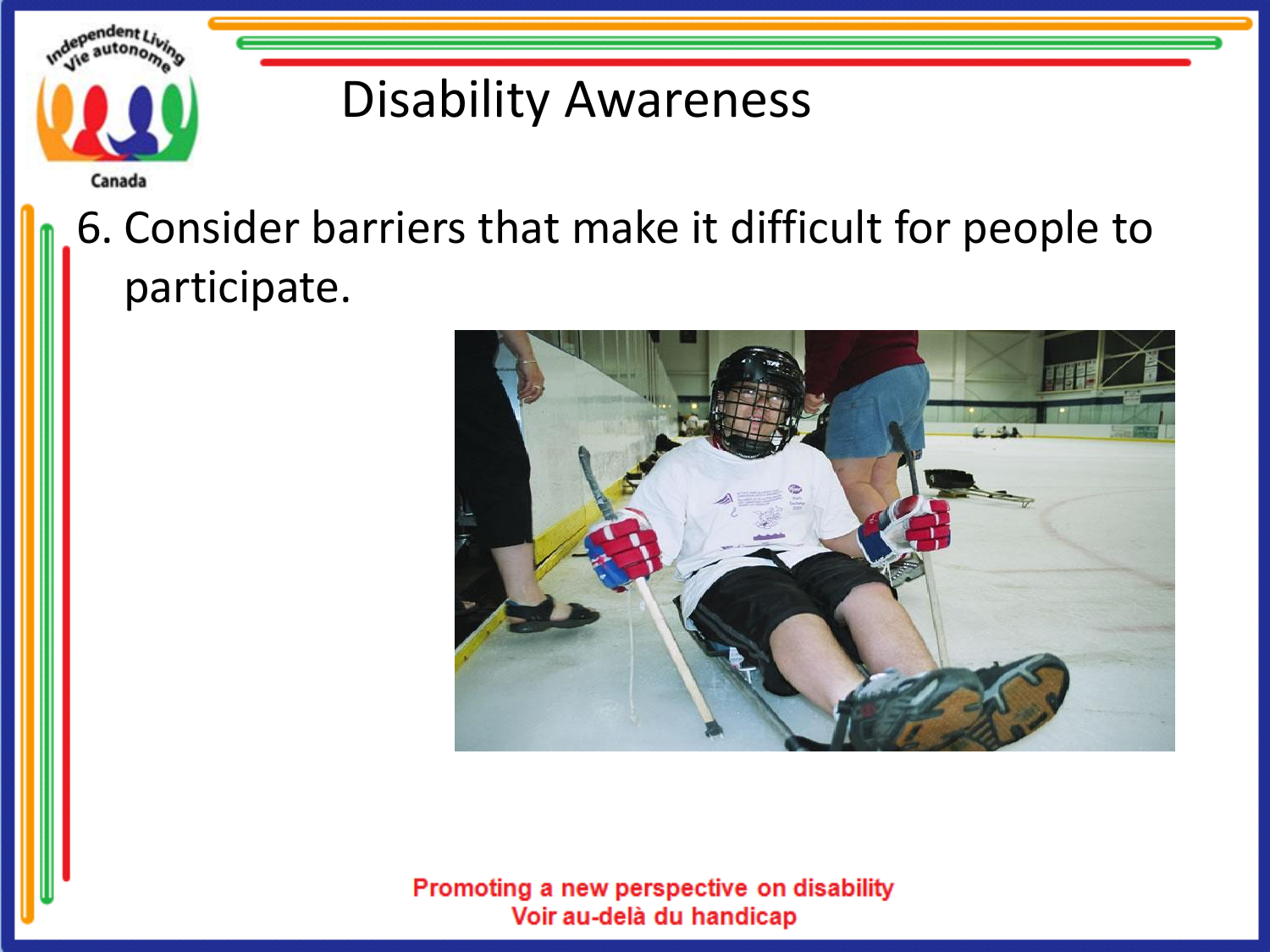

7. Assistive devices, such as crutches and wheelchairs, are necessary for individuals with disabilities. Don't remove them from someone unless they have instructed you to do so.

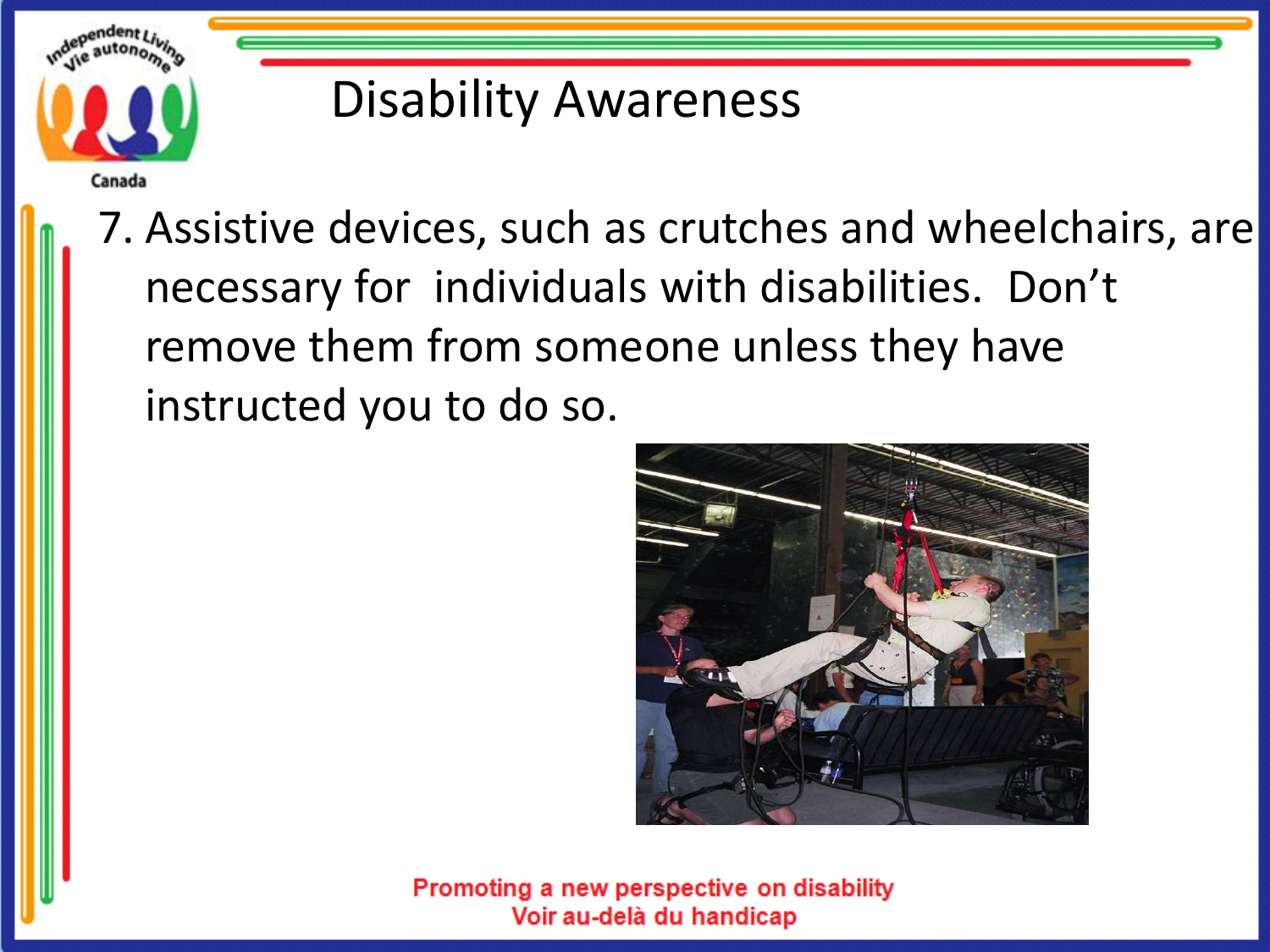

Canada

#### 8. Speak to the person with the disability, not to a friend or attendant.

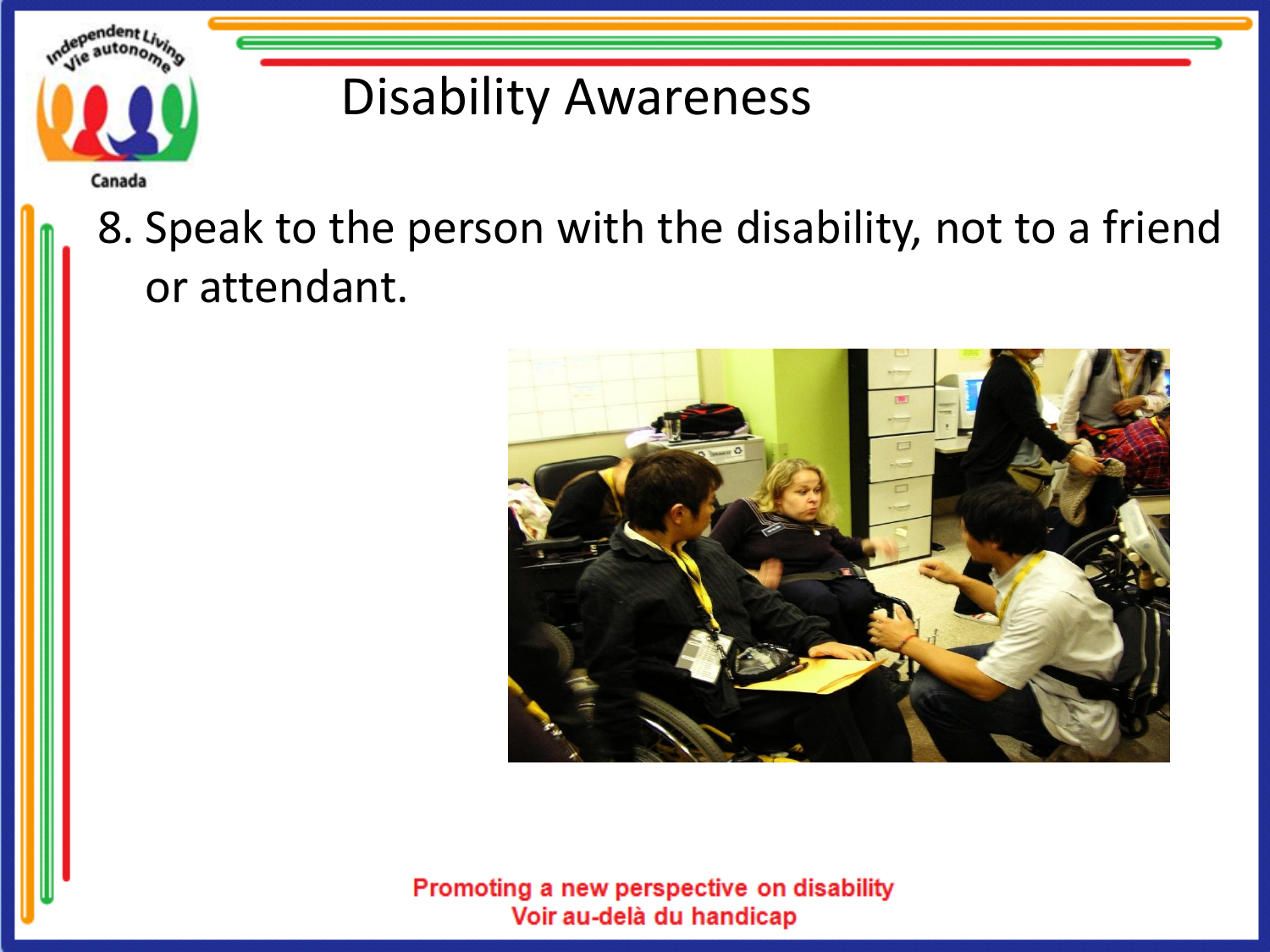

9. Treat people with disabilities as you yourself would like to be treated. Dignity, respect and common sense are very important!

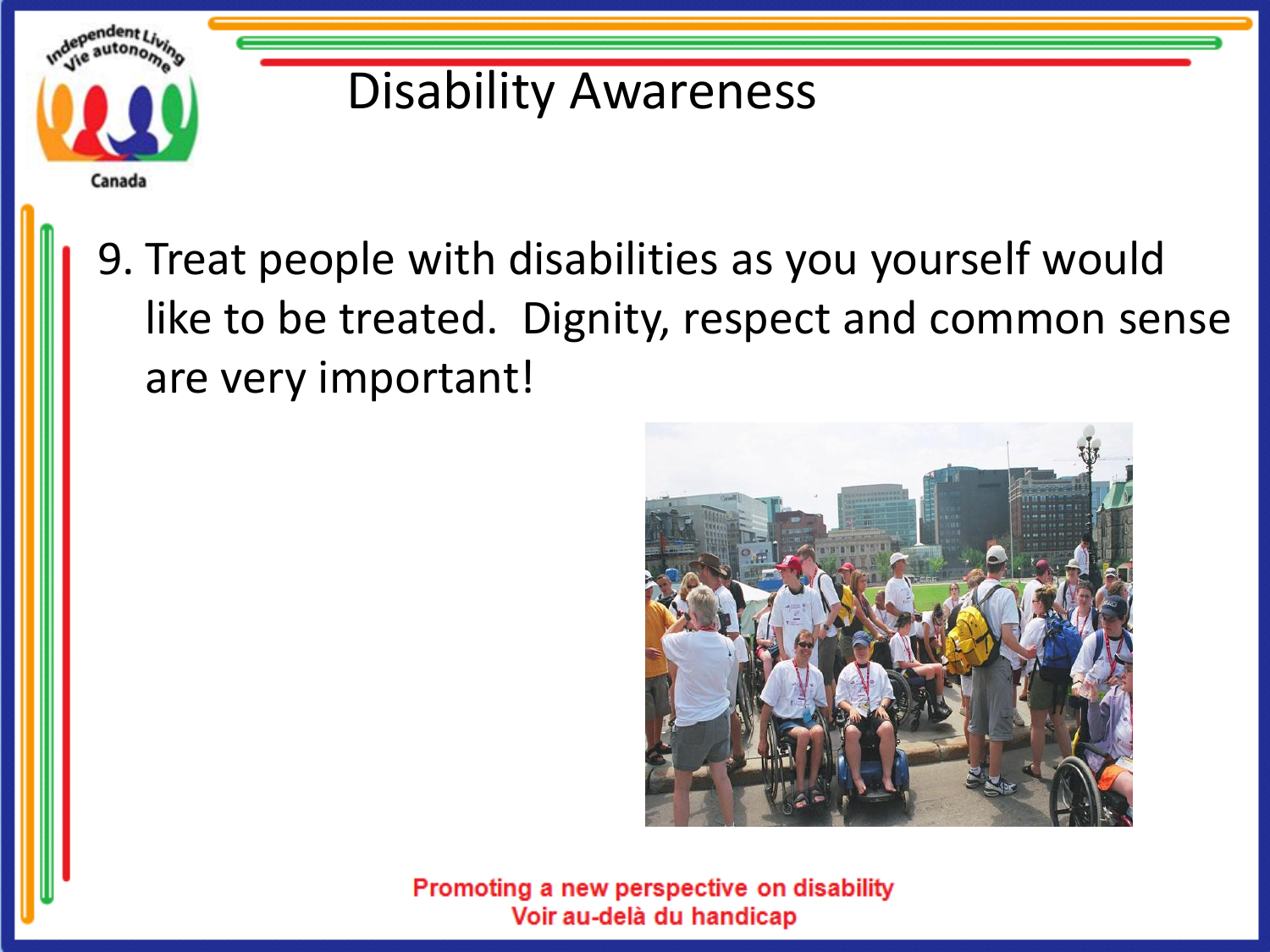



This presentation has provided insight to the audience on how to foster accepting attitudes when dealing with people with disabilities.

Through understanding and acceptance we can build positive relationships.